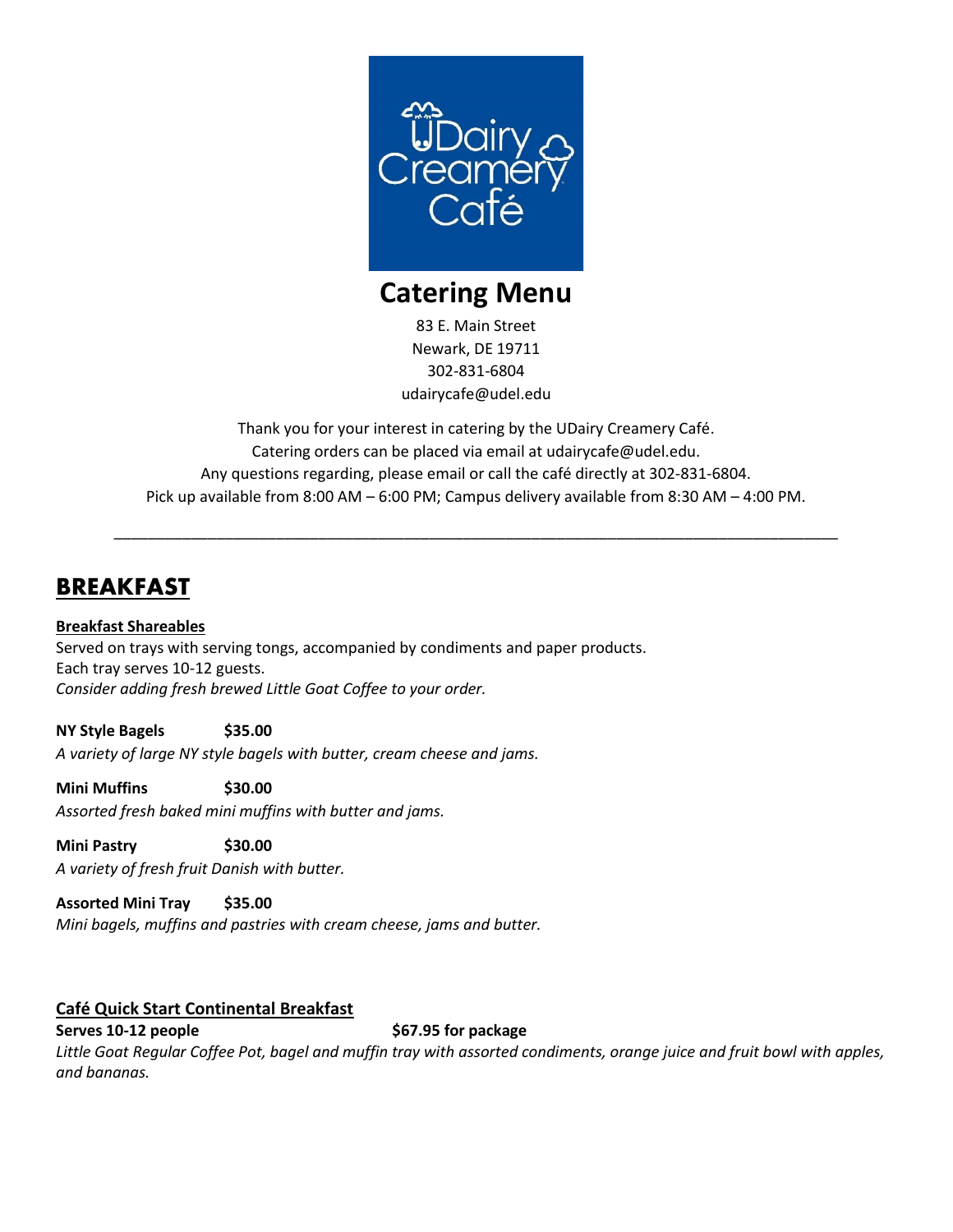### **Breakfast Add-Ons**

- **Hard Boiled Eggs \$18.00** *1 dozen - chilled, hard boiled eggs with salt and pepper seasoning packets.*
- **UDairy Cheese Curds \$18.00** *1 lb of fresh UDairy Cheese Curds – choice of plain, ranch or coastal curds.*
- **Fresh Fruit Tray \$37.50** *Seasonal sliced fruits and berries for 10-12 guests.*
- **Whole Fruit Bowl \$24.00** *1 dozen - seasonal whole fruit pieces, easy to grab and go – including apples, bananas and oranges.*
- **Yogurt Cups \$3.25 each** *Assorted yogurt cups with crunchy granola topping.*
- **Croissant Melts \$6.95 each** *Fresh bakery croissants toasted with UDairy's Delaware Gold and bacon, individually packaged and served warm.*

### **Individual Breakfast Boxes**

Individually packaged and labeled, accompanied by all paper products. 6 person minimum, choice of assortment.

- **1.** NY style bagel with cream cheese, butter & jelly, yogurt cup with granola. **\$6.75 each**
- **2.** UDairy Cheese Curds, fresh seasonal fruit assortment, breakfast pastry. **\$7.95 each**
- **3.** Hard boiled eggs, mini muffin, banana and peanut butter.
- **\$7.95 each**
- **4.** Toasted croissant melt stuffed with bacon and UDairy's First State Cheddar Cheese, seasonal whole fruit. **\$8.95 each**

### **BREAKFAST BEVERAGES**

*Proudly serving UDairy's Premium Blend Coffee by Newark's Little Goat Coffee Roasting Co. Coffee pots serve 12 (8 oz) cups of coffee.*

#### **Hot Coffee – Regular or Decaf \$22.95 per pot**

Choice of regular or decaf coffee, freshly brewed, with all accompaniments.

### **Iced Coffee – Regular or Decaf \$24.95 per pot**

Choice of regular or decaf coffee, freshly brewed & chilled, with all accompaniments including ice.

**Hot Tea Service \$19.95 per pot** Assortment of tea bags with hot water, lemon juice and honey with all accompaniments.

| <b>Chilled Juices</b><br>Individual bottled juice assortment. | \$3.00 each |
|---------------------------------------------------------------|-------------|
|                                                               |             |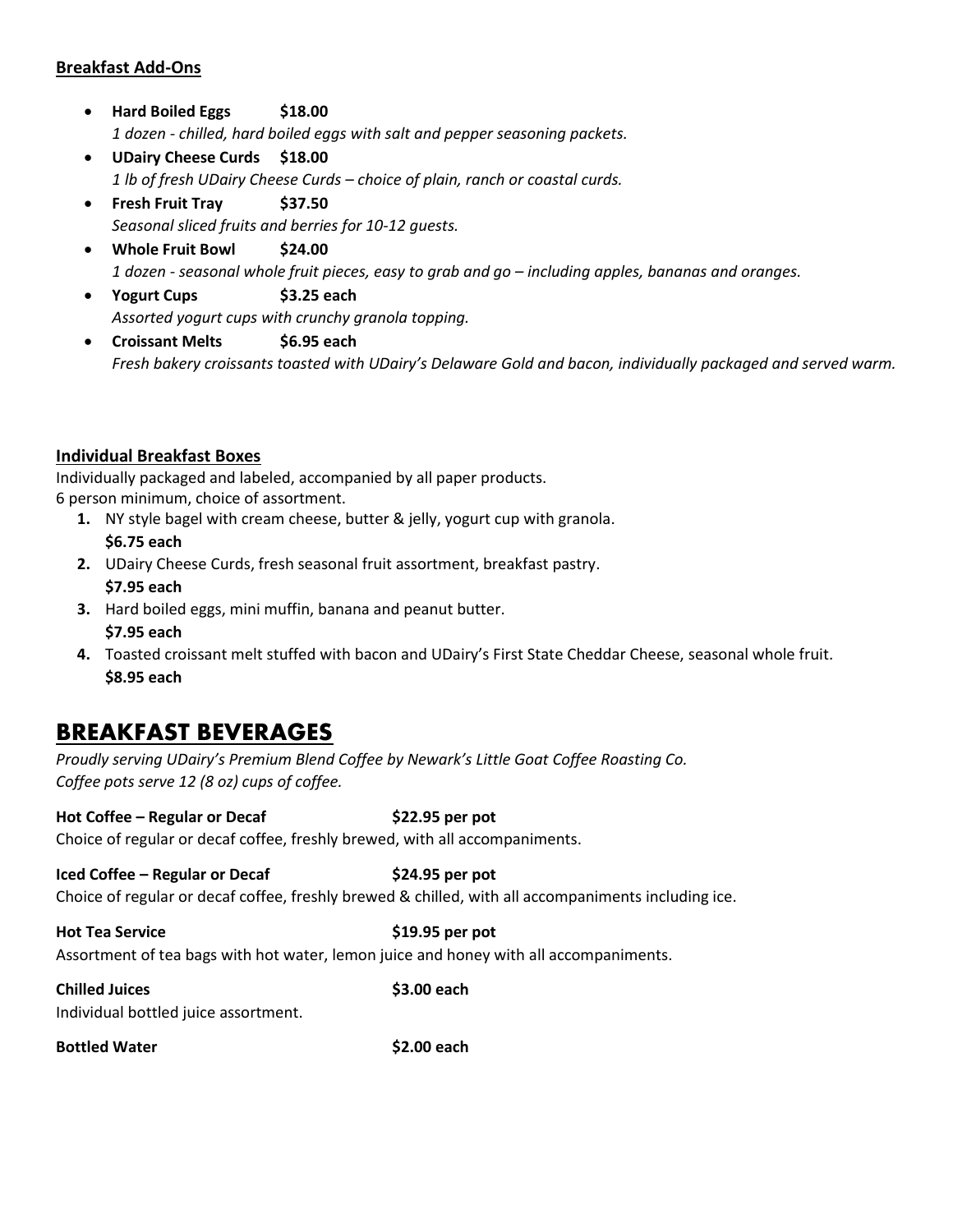# **CHEESE TRAYS**

*All offerings served on trays with service tongs, accompanied by all paper products.* Small (10-12 people) Medium (20-22 People) Large (28- 30 People)

### **Classic Cheese Tray**

*Featuring UDairy's student and staff made cheese.* Includes Delaware Gold Cheese, UD Cheddar and Choice of Seasonal Cheese Curds and Assorted Crackers.*With all paper products.*

*Small: \$59.95 Medium: \$99.95 Large: \$139.95*

### **Deluxe Cheese Tray**

*Featuring UDairy's student and staff made cheese.* Includes Delaware Gold Cheese, UD Cheddar, and Choice of Seasonal Cheese Curds and accompanied by assorted crackers, sliced salami, mustard, jam and grapes. *With all paper products.*

*Small: \$75.95 Medium: \$135.95 Large: \$185.95*

### **Cheese Curd Assortment**

Featuring UDairy's student and staff made cheese. Includes Fresh Plain Cheese Curds and 2 Seasonal Cheese Curds with pretzel chips and mustard. With all paper products.

*Small: \$49.95 Medium: \$89.95 Large: \$129.95*

### **Cheese Curd & Hummus Snack Tray**

Classic Grecian Hummus with Pretzels, UDairy Cheddar Cheese curds, Assorted Fresh Vegetables & Pita Bread. With all paper products.

*Small: \$49.95 Medium: \$89.95 Large: \$129.95*

# **Individual Snack Packs**

*Individually packaged snack packs. Perfect for mid-morning or afternoon breaks.*

### **DE Gold Cheese & Crackers**

UDairy's DE Gold Cheese, sliced pepperoni, cracker assortment, red grapes. **\$8.25 each**

### **First State Cheddar & Crackers**

UDairy's First State Cheddar Cheese, sliced pepperoni, cracker assortment, red grapes. **\$8.25 each**

**Hummus & Vegetable** Classic hummus, pretzels and fresh vegetables. **\$7.50 each**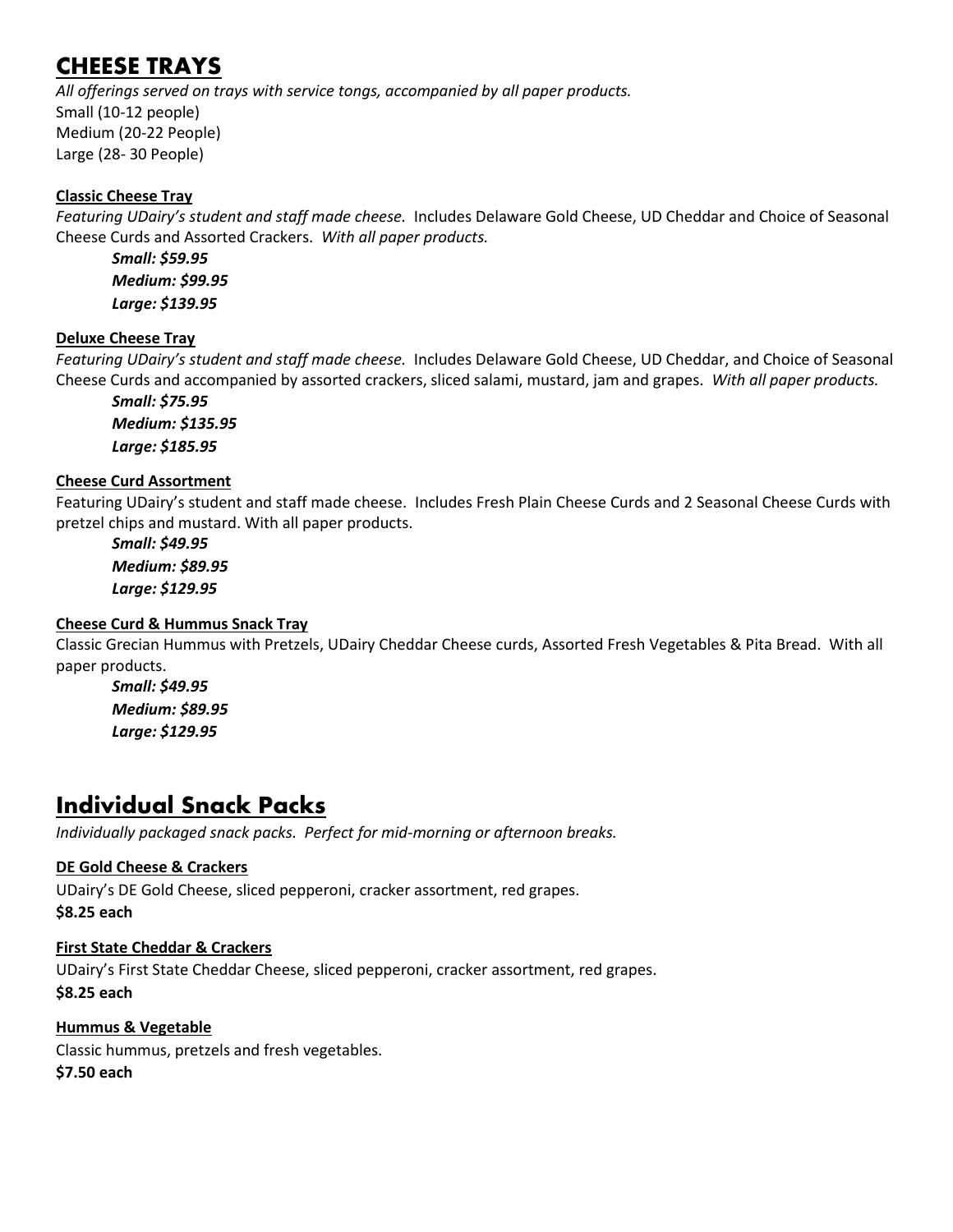# **Sandwich Trays**

*Sandwiches are prepared to order, cut in half and served on trays, accompanied by individual bags of chips. Gluten Free and Vegan options can be made available upon request.*

Small: 8 Sandwiches; 16 halves Medium: 12 Sandwiches; 24 halves Large: 16 Full Sandwiches, 32 halves Extra Large: 20 Full Sandwiches, 40 halves

### **Classic Sandwich Tray**

Includes an assortment of described sandwiches made on fresh bakery breads and rolls accompanied by condiments and individual bagged chips.

- Sliced Turkey Breast, Delaware Gold Cheese, Lettuce and Tomato
- Sliced Ham, First State Cheddar, Lettuce and Tomato
- Homemade Classic Chicken Salad, Lettuce and Tomato
- Vegetarian Options (Choose 1):
	- Homemade Egg Salad with Lettuce
	- Mediterranean Vegetarian: Spring Greens, Cucumber, Roasted Red Peppers, Feta Cheese, Tzatziki Sauce

*Small: \$72.95 Medium: \$110.95 Large: \$147.95 Extra Large: \$184.95*

### **Gourmet Sandwich Tray**

Includes an assortment of described sandwiches made on fresh bakery breads and rolls accompanied by condiments and individual bagged chips.

- **Café Deli:** Sliced Ham, Salami, Mozzarella, Olive Oil & Vinegar Coleslaw
- **Turkey Chipotle:** Sliced Turkey Breast, Chipotle Aioli, First State Cheddar Cheese, Lettuce, Tomato & Red Onion
- **Chicken Bruschetta:** Sous Vide' Chicken Breast, Olive Oil Roasted Tomatoes, Shaved Parmesan & Spring Greens
- **Vegetarian Options (Choose 1):**
	- o Roasted Vegetable Vegan Wrap: Roasted Root Vegetable Blend including Sweet Potatoes, Yellow Carrots, Red Peppers and Kale with Classic Hummus & Spring Greens
	- o Mediterranean Vegetarian: Spring Greens, Cucumber, Roasted Red Peppers, Feta Cheese, Tzatziki Sauce

*Small: \$89.95 Medium: \$134.95 Large: \$179.95 Extra Large: \$224.95*

### **Boxed Lunches**

Individually packaged lunches – includes sandwich, chips, apple and a fresh baked cookie. Choose from the above sandwich offerings.

*Consider adding a variety of bottled beverages.*

**Classic Sandwich Boxed Lunch: \$11.95 per person Gourmet Sandwich Boxed Lunch: \$13.95 per person**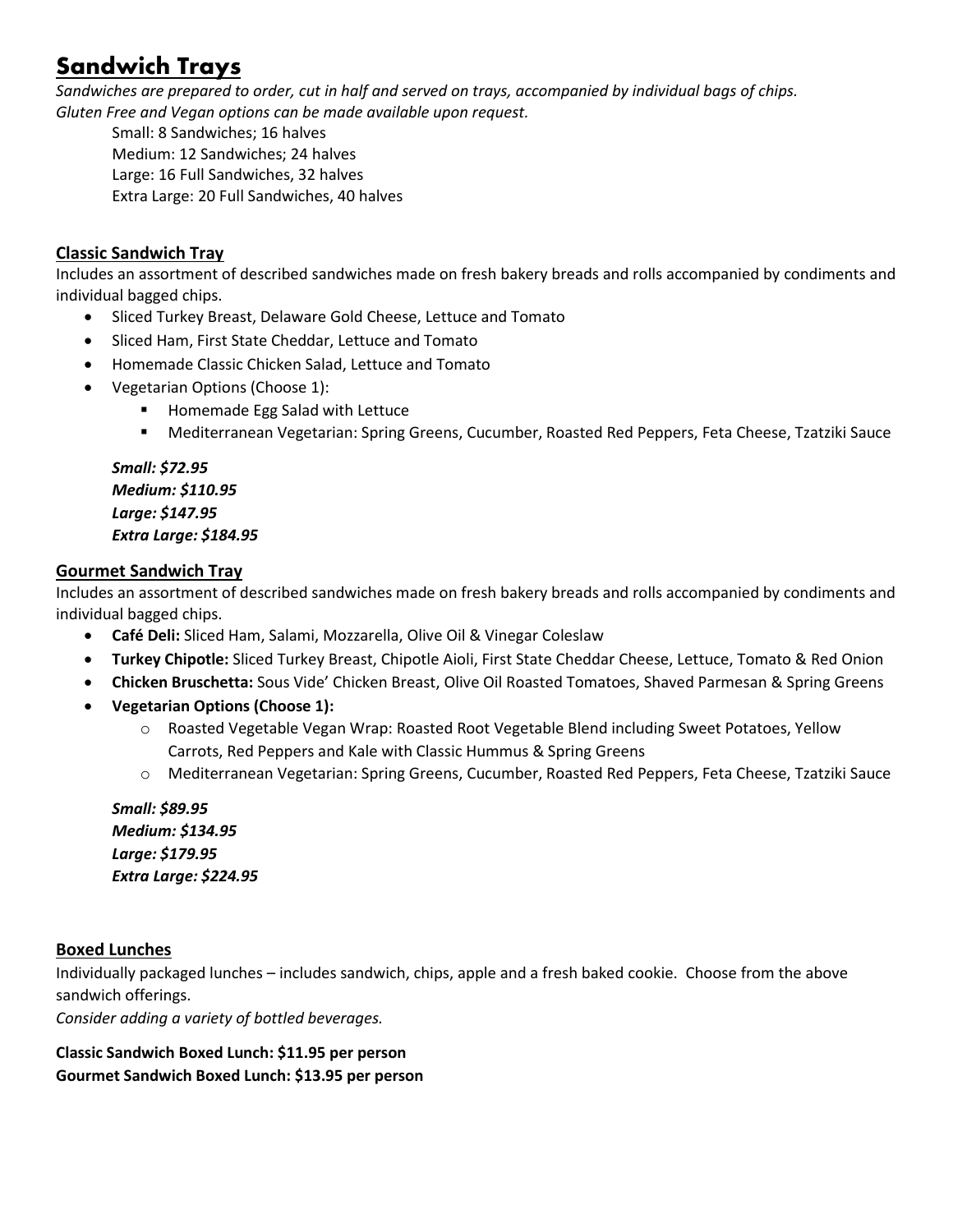# **Salad Bowls**

*Salads are freshly prepared and accompanied by dressings, croutons and paper products*

**Simple Salads \$49.95 per bowl (serves 10-12)**

- **House Salad:** Mixed Greens, Tomatoes, Cucumbers, Carrots & Red Onions *(Assortment of dressings and croutons on the side)*
- **Classic Caesar Salad:** Chopped Romaine, Tomatoes, Parmesan Cheese *(Caesar dressing and croutons on the side)*
- **Earmer's Salad:** Mixed Greens, Tomatoes, Cucumber, Carrots, Red Onions & UDairy Cheddar Cheese Curds *(Assortment of dressing and croutons on the side)*

### **Gourmet Salads \$65.95 per bowl (serves 10-12)**

- **Greek Salad:** Mixed Greens, Tomatoes, Cucumber, Red Onion, Feta Cheese, Kalamata Olives *(Greek vinaigrette dressing and croutons on the side)*
- **Caesar Salad with Chicken:** Romaine Lettuce, Tomatoes, Parmesan Cheese, Sliced Chicken Breast *(Caesar dressing and croutons on side.)*
- **Café Chef Salad:** Mixed Greens, Tomatoes, Cucumbers, Carrots, Sliced Turkey Breast, Ham, Hard Boiled Eggs and UDairy Cheese Curds *(Assortment of dressing and croutons on the side)*
- **Roasted Vegetable Salad:** Mixed Greens, Roasted Root Vegetables, Classic Hummus (Hummus and dressing and croutons on side)

\_\_\_\_\_\_\_\_\_\_\_\_\_\_\_\_\_\_\_\_\_\_\_\_\_\_\_\_\_\_\_\_\_\_\_\_\_\_\_\_\_\_\_\_\_\_\_\_\_\_\_\_\_\_\_\_\_\_\_\_\_\_\_\_\_\_\_\_\_\_\_\_\_\_\_\_\_\_\_\_\_\_\_\_\_

### **DESSERTS**

### **UDairy Ice Cream**

- **6 oz Individual Cups \$4.25 each** Assortment of UDairy Creamery Ice Cream cups.
- **Ice Cream Cookie Sandwiches \$5.50 each** Assortment of fresh baked cookies sandwiched with UDairy Ice Cream and individually packaged.

\_\_\_\_\_\_\_\_\_\_\_\_\_\_\_\_\_\_\_\_\_\_\_\_\_\_\_\_\_\_\_\_\_\_\_\_\_\_\_\_\_\_\_\_\_\_\_\_\_\_\_\_\_\_\_\_\_\_\_\_\_\_\_\_\_\_\_\_\_\_\_\_\_\_\_\_\_\_\_\_\_\_\_\_\_

### **Fresh Baked Cookies \$20.00 per dozen**

Fresh baked cookies including chocolate chip, oatmeal raisin, sugar and peanut butter. Served by the dozen – trayed or individually packaged.

### **Chocolate Chip Brownies \$26.00 per dozen**

Chewy, chocolate chip fudge brownies. Served by the dozen – trayed or individually packaged.

### **Cookies & Brownies \$24.00 per dozen**

An assortment of both fresh baked cookies and chocolate chip fudge brownies. Served by the dozen – trayed or individually packaged.

### **BEVERAGES**

- **Assorted Pepsi Bottled Sodas \$3.00 each**
- **Assorted Bottled Gatorades \$3.25 each**
- **Assorted Pure Leaf Teas \$3.00 Each**
- **Bottled Water \$2.00 each**